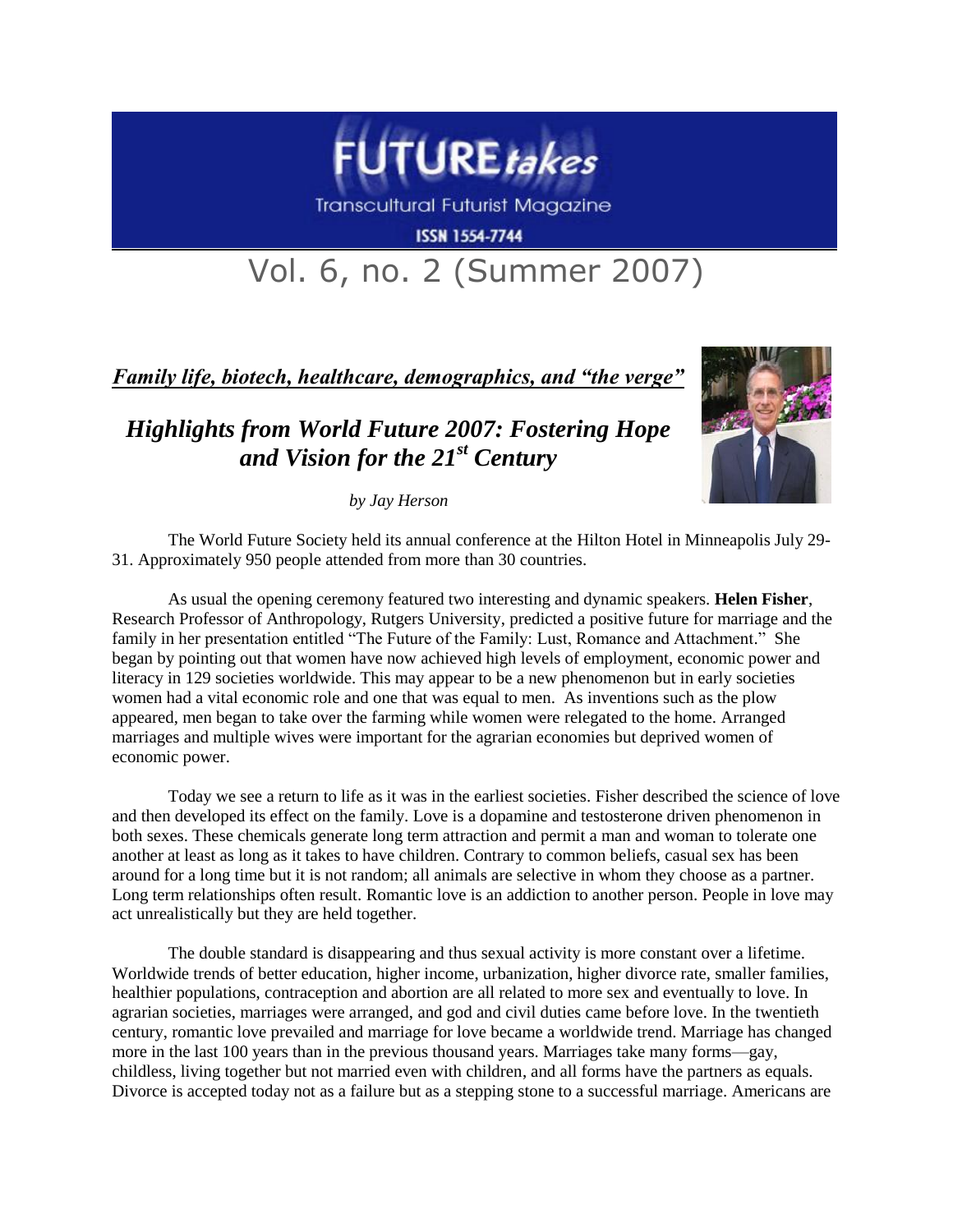working harder on relationships, intimacy is recognized as important in a relationship and the divorce rate has been decreasing, due to later and wiser marriage. All of these trends make Fisher very positive on the future of marriage and the family.

Opening night also featured **Gregory Stock**, President of Signum Biosciences and Adjunct Professor at the UCLA School of Public Health. His topic was "Biotechnology and Health Care: The Road Ahead." Stock claimed that health is more affected by lifestyle than by new technologies. The theme of his talk is "how can we best use these technologies, what will they consist of and how will they be developed." Genomics is clearly the key to the future, but if the genome was sequenced in 2000, why do we not have any of the benefits today? Genomics is a key to prevention of disease but the US has never been well equipped for prevention. Competition may be a pillar to the capitalist system but it does not motivate total health care that would include prevention. It has been found that heavy coffee drinkers have lower rates of Alzheimer's disease and Parkinson's disease. The pharmaceutical industry should be extracting chemicals from coffee to make new drugs that would be preventive. There are many examples like this for niche markets but who will make these drugs and who will pay the presumably high price for a drug that is preventive for a disease that might never occur? Native Americans found medicinal plants by trial and error because of the freedom they had to experiment. They did not have to answer to investors or to the FDA. New chemical entities for drugs are rare today. Due to the cost of development, pharmaceutical companies are concentrating on small refinements to current drugs.

Medicine is becoming more personalized, and this further creates niche markets for therapeutics for even the more common diseases like heart disease and cancer. The FDA process is too risk averse and tied more to drugs of the 1950s than to 21<sup>st</sup> century medicines. Instead of certifying safety and efficacy, why not provide all of the information on new drugs to physicians and patients and let people take their own calculated risks? This is done for cigarettes and alcohol, why not for drugs?

Human reproduction is changing with sperm donor programs being common today and cloning and germ cell engineering not far off. Embryo screening before implantation is possible today as a prevention for certain diseases, and this will expand as we learn more about the genome. Technology is giving us our own prevention that may create a lesser dependence on drugs as we move further into the  $21<sup>st</sup>$  Century, but it is not clear how political and regulatory issues might impede these developments.

The following morning another special event featured **Nat Irvin II**, founder of FutureFocus and professor at the Babcock Graduate School of Management, Wake Forest University, His topic was "The Demographic Singularity: The Changing Face of the Future." In 43 years (or 1 ½ generations) there will be a big demographic shift in the US with considerable social and cultural implications. Today 50% of children are racial/ethnic minorities and 1/3 of Americans are minorities. Of the last 100 million Americans born, 30% were Hispanic. US population was 400 million in 2037, and of the next 100 million Americans 24% will be Hispanic, 8% Asian and 14% Black and half of these 100 million will be immigrants and their children. Five states today have 40% minority populations, and somewhere between 2040-2050 half of the US population should consist of what we refer to as minorities today. These "minorities" will be responsible for 90% of the growth rate and the growth of the economy. America is facing a majority of minorities. The minority groups have high birth rates, and the 1960s saying "We Shall Overcome" is becoming "We Shall Overwhelm."

By 2050, 21% of Americans are predicted to be of mixed ancestry. The American workforce will consist of demographic hybrids and the terms "majority" and "minority" will become useless. At that time there will be more than 100 million people younger than 19 years, mostly immigrants. Black buying power alone will increase from \$779 billion today to \$1.1 trillion in 2025. While whites made up 17% of world population in 1997, they will make up only 9% in 2010.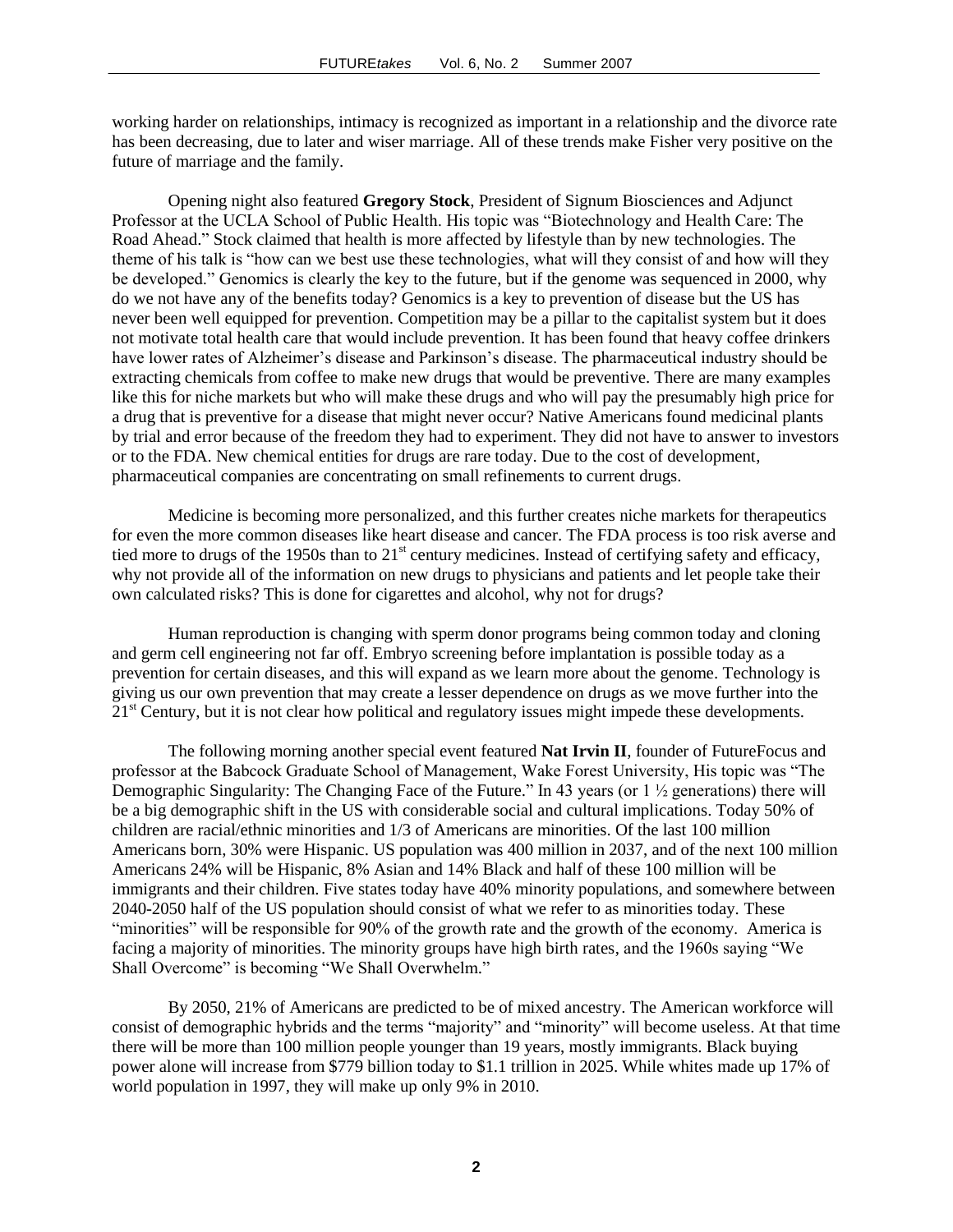Employers and marketers should be taking account of this shift. Political parties should be looking for minority candidates younger than Barack Obama to enter politics within the next decade. Museums and performing arts organizations like symphonies and ballet should be thinking of the implications of this demographic shift.

This highly successful conference was closed by **Joel A. Barker**, President of Infinity Limited, Inc. and Chairman, Institute for Strategic Exploration with his talk "Innovation at the Verge: New Opportunities and New Responsibilities for the  $21<sup>st</sup>$  Century." His thesis is that innovation is very important for the future and the concept of the "verge" is very important for innovation. The verge is a point where two products or services meet. If innovators work at the verge, there will be fewer competitors and, when a failure occurs, few will know about it. He began with a low tech verge combining gift wrap with a paper bag to create the gift bag. The Prius is a good example—an automobile plus a big battery. FedEx combined jet planes with small packages. The Robocoaster combines a robot with a roller coaster. General Motors contacted the Centers for Disease Control to see how they find the cause of epidemics to use this technology to find "diseases" in their cars. Today the cell phone and the Internet are platforms for verges. Barker is impressed with Dubai. This country is building an island that they insist will be filled by people and organizations of many different backgrounds. This will generate ideas just from the diversity.

There will be many verges and many new products and services. Finding the successful verge is just the beginning; we must consider the long term implications of the Ipod, climate change, eBook, hybrid vehicles, etc., and we must consider the cascade of consequences as first order, second order, third order. This will be a major task for futurists in the  $21<sup>st</sup>$  Century.

*Jay Herson is Managing Editor and a frequent contributor to* FUTURE*takes. In addition, he is Senior Associate at the Johns Hopkins Bloomberg School of Public Health, Baltimore, Maryland, USA and at the Institute for Alternative Futures, Alexandria, Virginia, USA.* 

## *POINTS FOR THE CLASSROOM (send comments to [forum@futuretakes.org\)](mailto:forum@futuretakes.org):*

- o *Speaker Helen Fisher has observed that the double standard (between men and women) is disappearing. To what extent will this disappearance help usher feminine values into the workplace? In confluence with other trends including a return-to-nature movement, how will it impact the evolution of religion and spirituality?*
- o *In 2020, what will the divorce rates be in your nation or region, and what will be the leading causes of divorce?*
- o *Speaker Gregory Stock noted that health is more affected by lifestyle than by new technologies but that the capitalist system does not incentivize total health care including preventative care. Others have noted that competitive pressures in some workplaces promote a work-a-holic culture in preference to balanced lifestyles with adequate rest, exercise, nutrition, and relaxation. Characterize the economy and value systems of the future and their implications for lifestyles, and support your conclusions.*
- o *Will there be new pressures for, or interest in, preventative healthcare in your part of the world within the next ten years?*
- o *Characterize the pharmaceutical industry and business model that will emerge in 2025.*